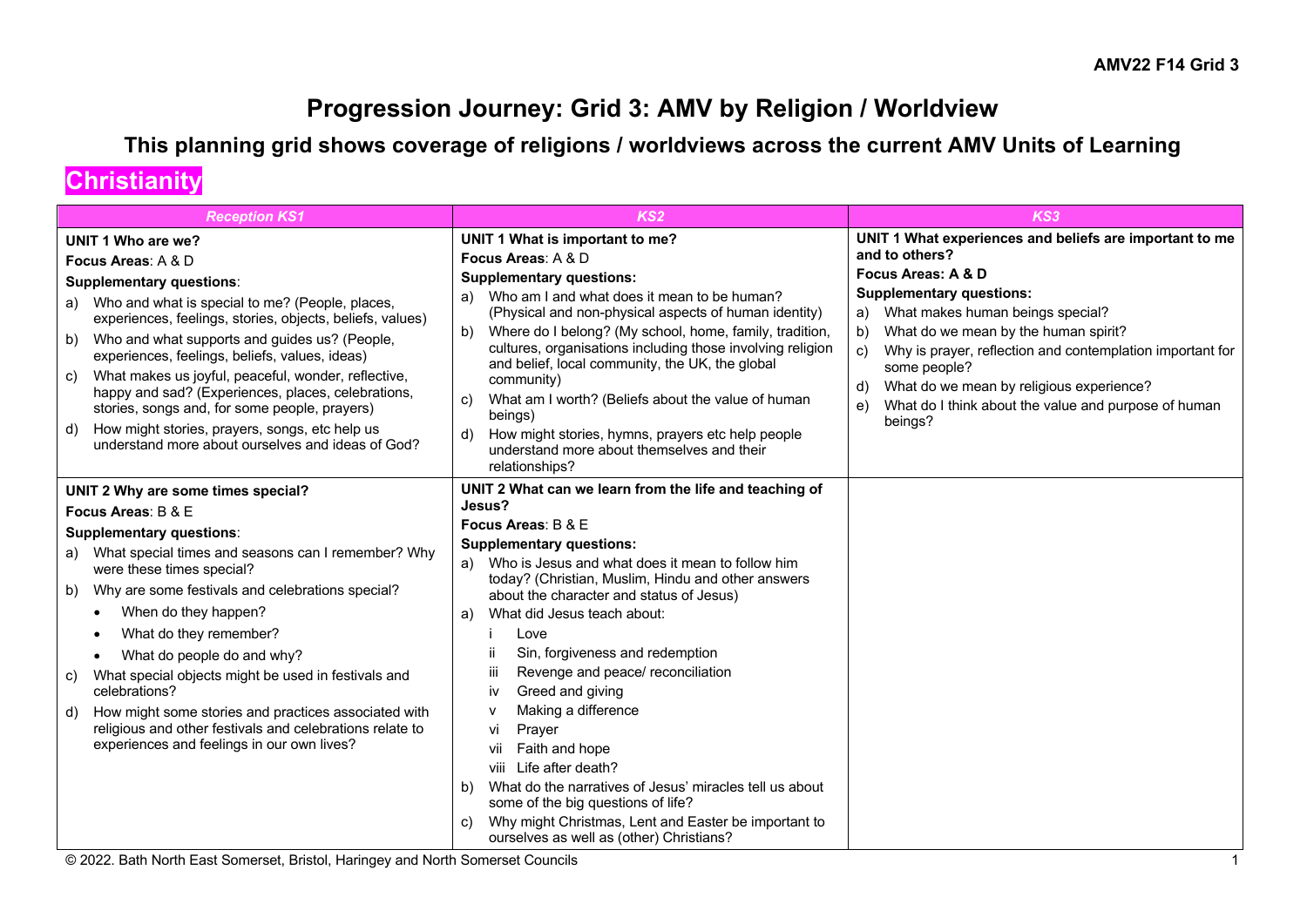| <b>Reception KS1</b>                                                                                                                                                                                                                                                                                                                                                                                                                                                                                          | KS <sub>2</sub>                                                                                                                                                                                                                                                                                                                                                                                                                                                                                                                                                            | KS3                                                                                                                                                                                                                                                                                                                                                                                                                                                                                                                                                                            |
|---------------------------------------------------------------------------------------------------------------------------------------------------------------------------------------------------------------------------------------------------------------------------------------------------------------------------------------------------------------------------------------------------------------------------------------------------------------------------------------------------------------|----------------------------------------------------------------------------------------------------------------------------------------------------------------------------------------------------------------------------------------------------------------------------------------------------------------------------------------------------------------------------------------------------------------------------------------------------------------------------------------------------------------------------------------------------------------------------|--------------------------------------------------------------------------------------------------------------------------------------------------------------------------------------------------------------------------------------------------------------------------------------------------------------------------------------------------------------------------------------------------------------------------------------------------------------------------------------------------------------------------------------------------------------------------------|
| UNIT 3 Why are some stories special?<br>Focus Areas: C & F<br><b>Supplementary questions:</b><br>a) What stories and books are special to me and my<br>family?<br>What stories and books are special to people within<br>b)<br>religions and beliefs?<br>How are stories told and books used within religions and<br>C)<br>beliefs?<br>What do some stories and books say about how people<br>d)<br>should live?                                                                                              | UNIT 3 Why do religious books and teachings matter?<br>Focus Areas: C & F<br><b>Supplementary questions:</b><br>What different kinds of writing and story are there that<br>a)<br>are important to religions and beliefs?<br>Where do the most special kinds of writings and stories<br>b)<br>come from?<br>How do communities show that they value special books<br>C)<br>and writings?<br>What are the moral messages that can be found in<br>d)<br>stories from religions and beliefs?<br>How can I best express my beliefs and ideas?<br>e)                            |                                                                                                                                                                                                                                                                                                                                                                                                                                                                                                                                                                                |
| UNIT 4 Where do we belong?<br>Focus Areas: B & D<br><b>Supplementary questions:</b><br>a) Where do I belong? (Feelings, experiences)<br>Where do people belong? (Family, local community,<br>b)<br>group, club, place, country, faith)<br>What do people do because they belong to a faith or<br>C)<br>belief community?<br>How might ideas of family and community be reflected in<br>d)<br>our own lives?                                                                                                   | UNIT 4 What does it mean to belong to a religion?<br>Focus Areas: B & D<br><b>Supplementary questions:</b><br>How do Christians celebrate and live out their beliefs in:<br>a)<br>the journey of life?<br>ii<br>their main festivals and practices?<br>iii<br>their faith communities?<br>the wider world?<br>iv<br>b)<br>Within the different Christian groups what are the most<br>important similarities and key differences ? Why do they<br>differ? How do they seek to work together?                                                                                | UNIT 4 What can we learn from religions, beliefs and<br>communities today?<br>Focus Areas: B & D<br><b>Supplementary questions:</b><br>a) How What is the impact of religion and beliefs in the:<br>local community<br>wider area<br>-ii<br>diversity of the UK<br>-iii<br>global community?<br>iv<br>Why does hatred and persecution sometimes happen<br>b)<br>and what can be done to prevent it? (Focus on the<br>Holocaust and subsequent genocides)<br>If religion did not exist who would miss it? Can religions<br>C)<br>and beliefs support people in difficult times? |
| UNIT 5 How do we celebrate our journey through life?<br>Focus Areas: C & E<br><b>Supplementary questions:</b><br>a) How do people celebrate the important events in their<br>lives? (Birth, naming ceremonies, coming of age, joining<br>a group, marriage, death)<br>b) How do members of a religious faith celebrate these<br>milestones in the journey of life?<br>What artefacts, symbols and ceremonies are used at<br>C)<br>significant times?<br>d) Why are some times in life significant or special? | UNIT 5 Why are some journeys and places special?<br>Focus Areas: C & E<br><b>Supplementary questions:</b><br>Why do people believe that some places are special?<br>a)<br>Why do people go on pilgrimage and special journeys?<br>b)<br>What practices and events are associated with<br>C)<br>pilgrimage and special journeys?<br>What artistic, symbolic and other expressive work is<br>$\mathsf{d}$<br>associated with special journeys and places?<br>How might we make a record of the impact on ourselves<br>e)<br>of the journeys we make and the places we visit? |                                                                                                                                                                                                                                                                                                                                                                                                                                                                                                                                                                                |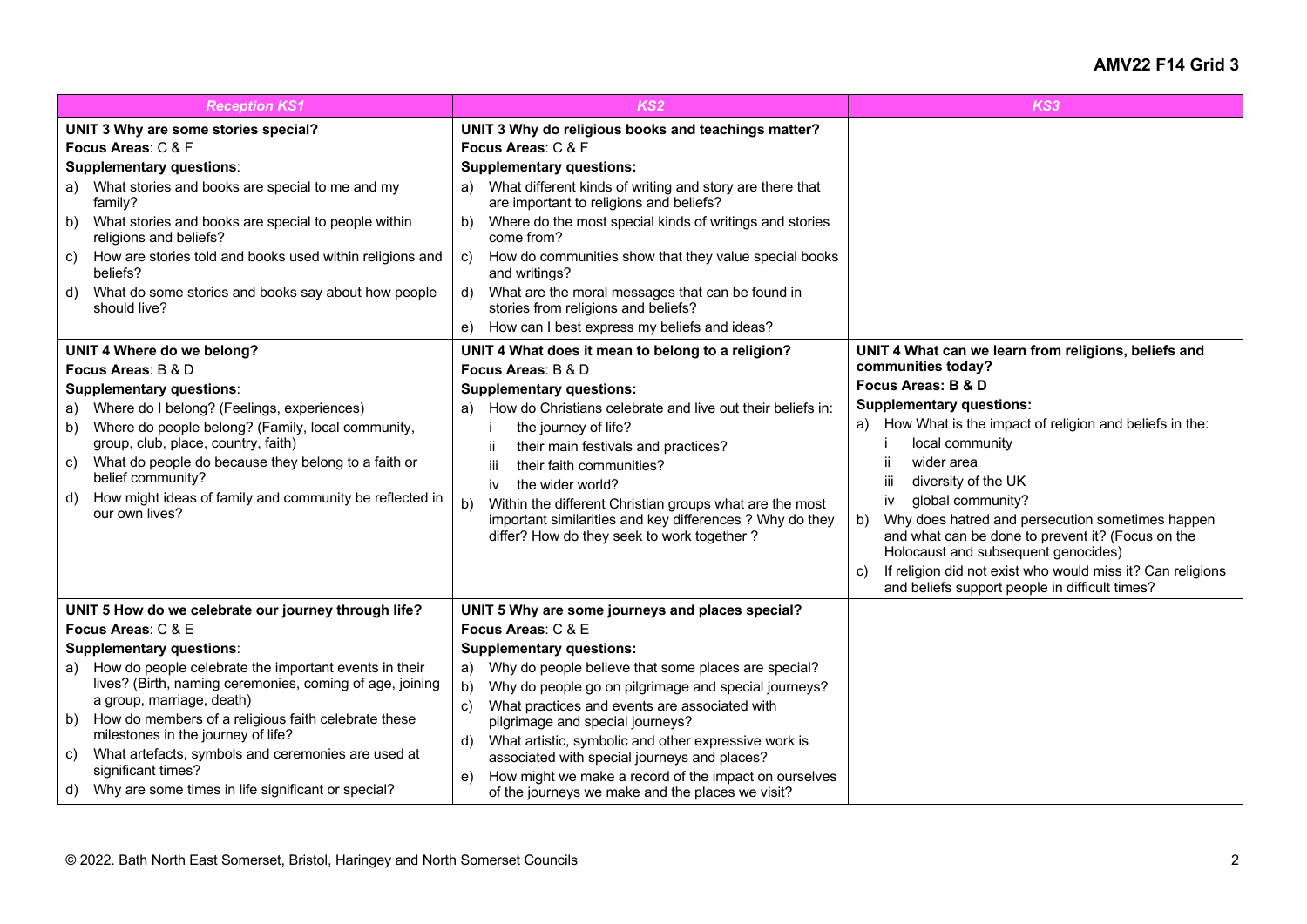| <b>Reception KS1</b>                                                                                                                                                                                                                                                                                                                                                                                      | KS <sub>2</sub>                                                                                                                                                                                                                                                                                                                                                                                                       | KS3                                                                                                                                                                                                                                                                                                                                                                                          |
|-----------------------------------------------------------------------------------------------------------------------------------------------------------------------------------------------------------------------------------------------------------------------------------------------------------------------------------------------------------------------------------------------------------|-----------------------------------------------------------------------------------------------------------------------------------------------------------------------------------------------------------------------------------------------------------------------------------------------------------------------------------------------------------------------------------------------------------------------|----------------------------------------------------------------------------------------------------------------------------------------------------------------------------------------------------------------------------------------------------------------------------------------------------------------------------------------------------------------------------------------------|
| UNIT 6 How should we live our lives?<br><b>Focus Areas: A &amp; F</b>                                                                                                                                                                                                                                                                                                                                     | UNIT 6 How do we make moral choices?<br>Focus Areas: A & F                                                                                                                                                                                                                                                                                                                                                            | UNIT 6 How might my beliefs affect my thoughts, ideas<br>and actions?                                                                                                                                                                                                                                                                                                                        |
| <b>Supplementary questions:</b>                                                                                                                                                                                                                                                                                                                                                                           | <b>Supplementary questions:</b>                                                                                                                                                                                                                                                                                                                                                                                       | Focus Areas: A & F                                                                                                                                                                                                                                                                                                                                                                           |
| a) How does what I do affect other people?<br>What rules and codes of behaviour help me know what<br>b)<br>to do?<br>What values are important to me, and how can I show<br>C)<br>them in how I live? (Fairness, honesty, forgiveness,<br>kindness)<br>How do some stories from religions and beliefs and the<br>d)<br>example set by some people show me what to do?                                     | What are moral questions?<br>a)<br>What are the consequences of the moral choices we<br>b)<br>make?<br>What people and organisations help in making moral<br>C)<br>choices?<br>What are the most important moral values and<br>d)<br>teachings?<br>How do we decide what is right and wrong?<br>e)                                                                                                                    | <b>Supplementary questions:</b><br>What codes of behaviour exist in religions and beliefs?<br>a)<br>How relevant to modern life are religious values and<br>b)<br>codes of behaviour?<br>How might beliefs, values and moral codes apply to<br>C)<br>ethical situations today?<br>What are my most important values and codes of<br>d)<br>behaviour?                                         |
| UNIT 7 Why are some places special?<br>Focus Areas: C & D<br><b>Supplementary questions:</b><br>a) What places are special to me? Why are they special?<br>What places are special to members of a religious or<br>b)<br>belief community? (Buildings used for worship, special<br>places in the home)<br>What do these buildings that are special to religious or<br>C)<br>belief communities look like? | UNIT 7 How do people express their beliefs, identity and<br>experience?<br>Focus Areas: C & D<br><b>Supplementary questions:</b><br>How do people express their beliefs, identity and<br>a)<br>experiences using signs, symbols and the wider arts,<br>e.g. art, buildings, dance, drama, music, painting,<br>poetry, ritual, and story? Why do some people of faith<br>not use the arts to represent certain things? | UNIT 7 How do people express their beliefs and<br>identities?<br>Focus Areas: C & D<br><b>Supplementary questions:</b><br>What are the different ways in which individuals express<br>a)<br>their sense of identity and key beliefs?<br>b)<br>How do faith and belief communities express their<br>identity and key beliefs?<br>What influences do religious and other leaders have in<br>C) |
| Do they have special places, objects, pictures or<br>symbols?<br>How are these used?<br>What do they tell us about what people believe?                                                                                                                                                                                                                                                                   | How and why are 'universal' symbols like colour, light,<br>b)<br>darkness, wind, sound, water, fire and silence used in<br>religions and beliefs?<br>Why are the arts really important for some religions and<br>C)<br>beliefs?<br>How might I express my ideas, feelings and beliefs in a<br>d)<br>variety of different ways?                                                                                        | local, national and global communities?<br>How might I best express my own identity and beliefs?<br>d)                                                                                                                                                                                                                                                                                       |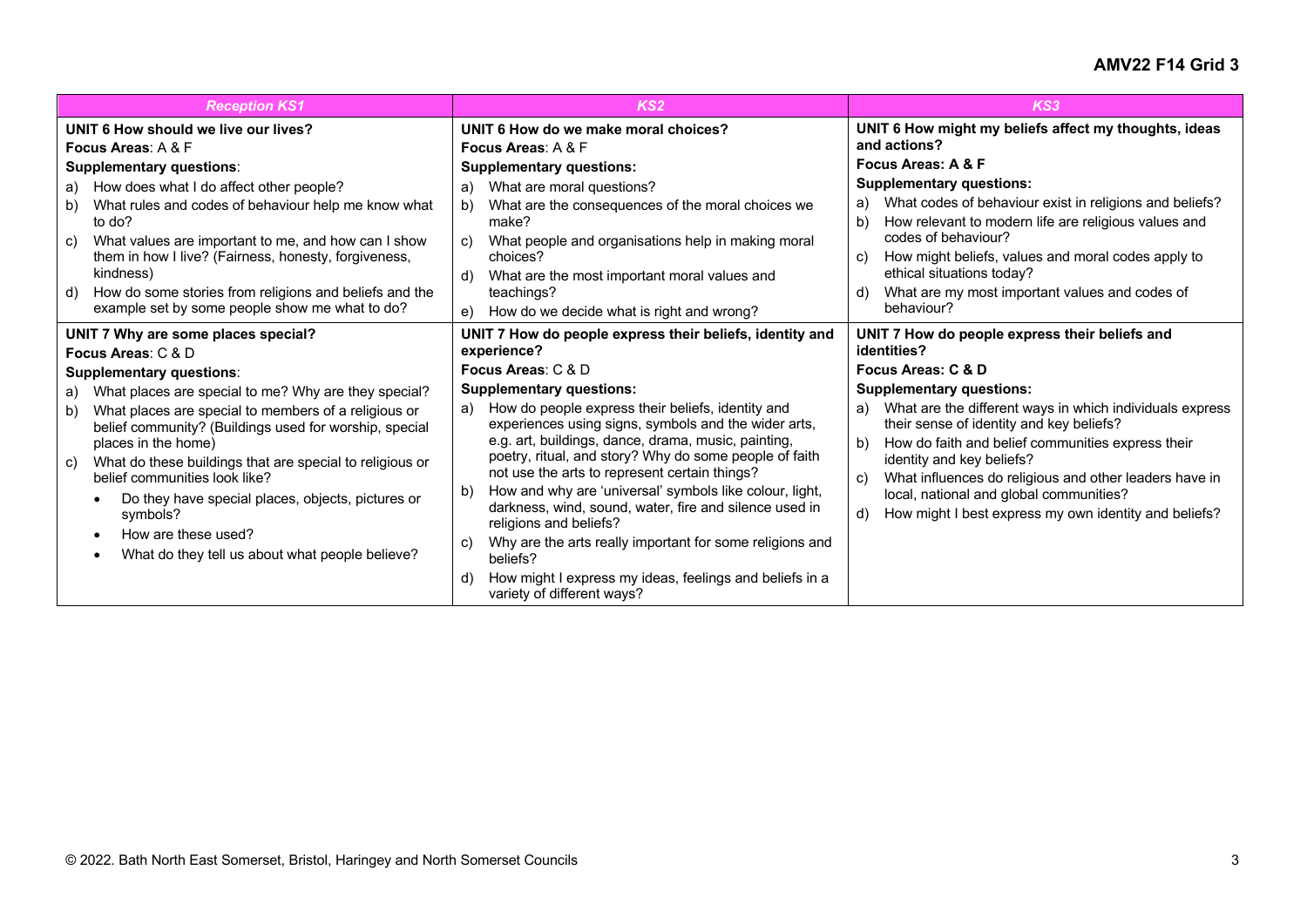| <b>Reception KS1</b>                                                                                                                                                                | KS <sub>2</sub>                                                                                                                                                                                                                        | KS3                                                                                                                                                                                                                                                         |
|-------------------------------------------------------------------------------------------------------------------------------------------------------------------------------------|----------------------------------------------------------------------------------------------------------------------------------------------------------------------------------------------------------------------------------------|-------------------------------------------------------------------------------------------------------------------------------------------------------------------------------------------------------------------------------------------------------------|
| UNIT 8 Why is our world special?<br>Focus Areas: $A & E$                                                                                                                            | UNIT 8 What do people believe about life?<br>Focus Areas: A & E                                                                                                                                                                        |                                                                                                                                                                                                                                                             |
| <b>Supplementary questions:</b>                                                                                                                                                     | Supplementary questions:                                                                                                                                                                                                               |                                                                                                                                                                                                                                                             |
| a) How do I feel about the natural world? (E.g. wonder,<br>amazement, mystery, worry, sadness)                                                                                      | What feelings do people experience in relation to birth,<br>a)<br>change, death and the natural world?                                                                                                                                 |                                                                                                                                                                                                                                                             |
| What do songs, poems, prayers and stories say about<br>b)<br>God as the Creator?                                                                                                    | What answers might be given by ourselves and by<br>b)<br>religions and beliefs to questions about:                                                                                                                                     |                                                                                                                                                                                                                                                             |
| What different ways can I use to show what I think and<br>C)<br>believe about our world?                                                                                            | the origin and meaning of life?<br>our place in society and the natural world?<br>ÎĹ.                                                                                                                                                  |                                                                                                                                                                                                                                                             |
| How do people show they care / don't care about our<br>d)<br>world?                                                                                                                 | iii.<br>the existence of God?<br>the experience of suffering?<br>IV<br>life after death?<br>$\mathbf v$                                                                                                                                |                                                                                                                                                                                                                                                             |
| UNIT 9 Why is Jesus important?                                                                                                                                                      | UNIT 9 How should we live and who can inspire us?                                                                                                                                                                                      | UNIT 9 What's to be done? What really matters in                                                                                                                                                                                                            |
| Focus Areas: B & F                                                                                                                                                                  | Focus Areas: B & F                                                                                                                                                                                                                     | religion and beliefs?                                                                                                                                                                                                                                       |
| <b>Supplementary questions:</b>                                                                                                                                                     | <b>Supplementary questions:</b>                                                                                                                                                                                                        | Focus Areas: B & F                                                                                                                                                                                                                                          |
| What people help, inspire and guide me? What makes<br>a)<br>them special?                                                                                                           | What positive examples have people given that show us<br>a)<br>how to live?                                                                                                                                                            | <b>Supplementary questions:</b>                                                                                                                                                                                                                             |
| What do stories from the Bible say about Jesus? (His<br>b)<br>birth, friends and followers, miracles, parables, death                                                               | What values and commitments have inspired or been<br>b)<br>taught by founders of faiths or communities, leaders,                                                                                                                       | What rights and responsibilities do I have?<br>a)<br>Why does there seem to be so much poverty and<br>b)<br>injustice in the world?                                                                                                                         |
| and resurrection)<br>What things did Jesus say and do that guide people in<br>C)<br>their lives? What do I think? (e.g. love your neighbour /<br>teachings on love and forgiveness) | believers and specific communities?<br>How have the actions and example of people of faith or<br>C)<br>belief changed our world?<br>How might we change our lives in the light of the<br>d)<br>qualities demonstrated by other people? | How do religions and beliefs encourage their members<br>C)<br>to be a force for good in the world? (Religious practices<br>such as prayer, meditation, charitable giving, giving time<br>to those in need, spoken and written advice and<br>quidance, etc)? |
|                                                                                                                                                                                     |                                                                                                                                                                                                                                        | How do religions and beliefs engage in dialogue with<br>d)<br>one another?                                                                                                                                                                                  |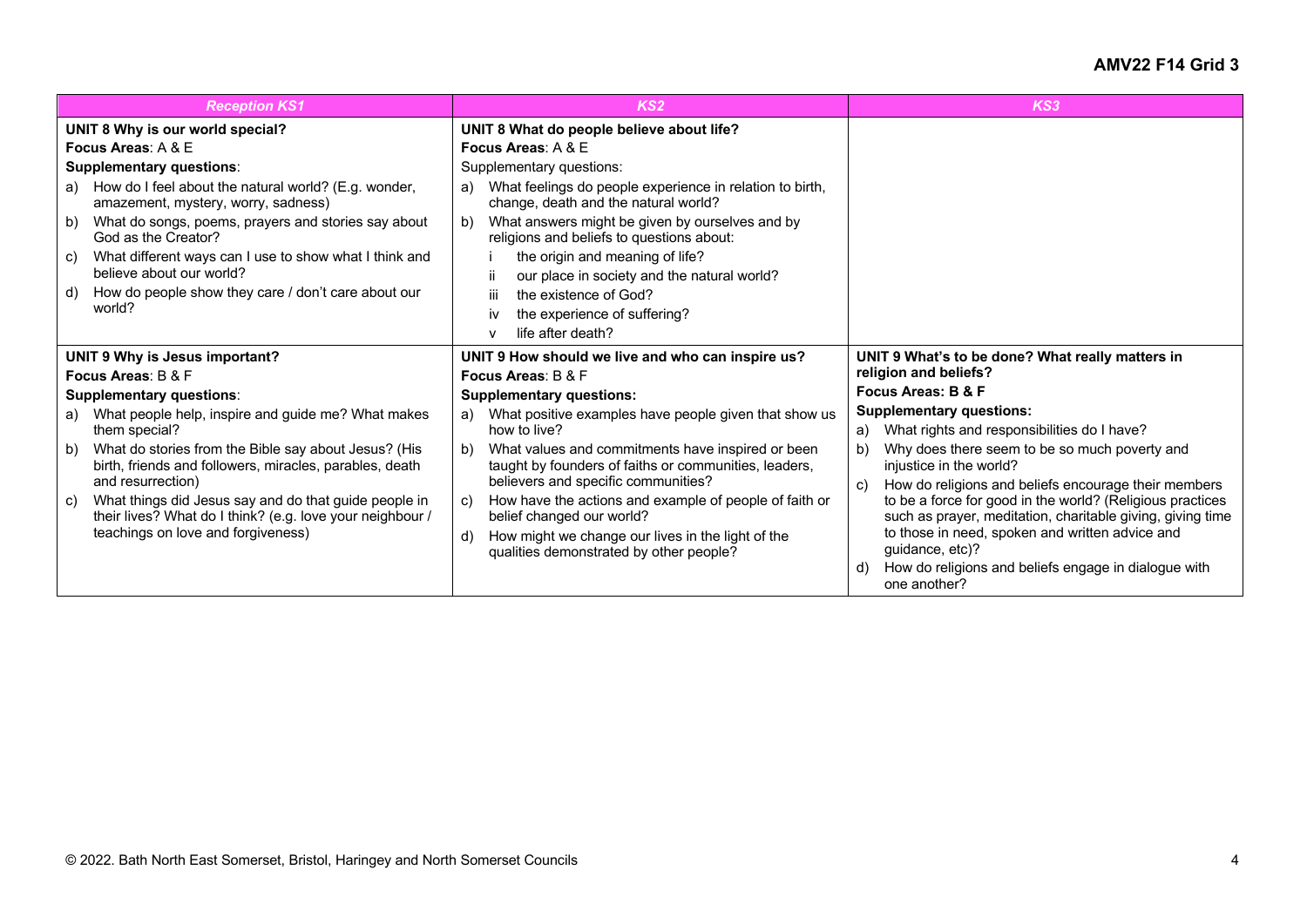### **Buddhism**

#### **Note: Examples taken from Buddhist traditions may be included in any unit that is not intended for a specifically identified religion / worldview.**

| <b>Reception KS1</b> | KS <sub>2</sub>                                                                                                                                                                                                                                                                                                                                                                                                                                                                                                         | KS3                                                                                                                                                                                                                                                                                                                                                                                                                                                                                                                                                                                                                    |
|----------------------|-------------------------------------------------------------------------------------------------------------------------------------------------------------------------------------------------------------------------------------------------------------------------------------------------------------------------------------------------------------------------------------------------------------------------------------------------------------------------------------------------------------------------|------------------------------------------------------------------------------------------------------------------------------------------------------------------------------------------------------------------------------------------------------------------------------------------------------------------------------------------------------------------------------------------------------------------------------------------------------------------------------------------------------------------------------------------------------------------------------------------------------------------------|
|                      | UNIT 8 What do people believe about life?<br>Focus Areas: A & E<br>Supplementary questions:<br>What feelings do people experience in relation to birth,<br>a)<br>change, death and the natural world?<br>What answers might be given by ourselves and by<br>b)<br>religions and beliefs to questions about:<br>the origin and meaning of life?<br>our place in society and the natural world?<br>Ϊİ<br>the existence of God?<br>$\mathbf{m}$<br>the experience of suffering?<br>IV<br>life after death?<br>$\mathsf{v}$ | UNIT 8 What do people believe about life and the place<br>of religion and beliefs within it?<br>Focus Areas: A & E<br><b>Supplementary questions:</b><br>What might be the different purposes of life on earth?<br>a)<br>Why is there suffering in the world?<br>b)<br>What beliefs do people have about life after death?<br>C)<br>How did the world begin?<br>d)                                                                                                                                                                                                                                                     |
|                      |                                                                                                                                                                                                                                                                                                                                                                                                                                                                                                                         | UNIT 9 What's to be done? What really matters in<br>religion and beliefs?<br>Focus Areas: B & F<br><b>Supplementary questions:</b><br>What rights and responsibilities do I have?<br>a)<br>Why does there seem to be so much poverty and<br>b)<br>injustice in the world?<br>How do religions and beliefs encourage their members<br>C)<br>to be a force for good in the world? (Religious practices<br>such as prayer, meditation, charitable giving, giving time<br>to those in need, spoken and written advice and<br>guidance, etc)?<br>How do religions and beliefs engage in dialogue with<br>d)<br>one another? |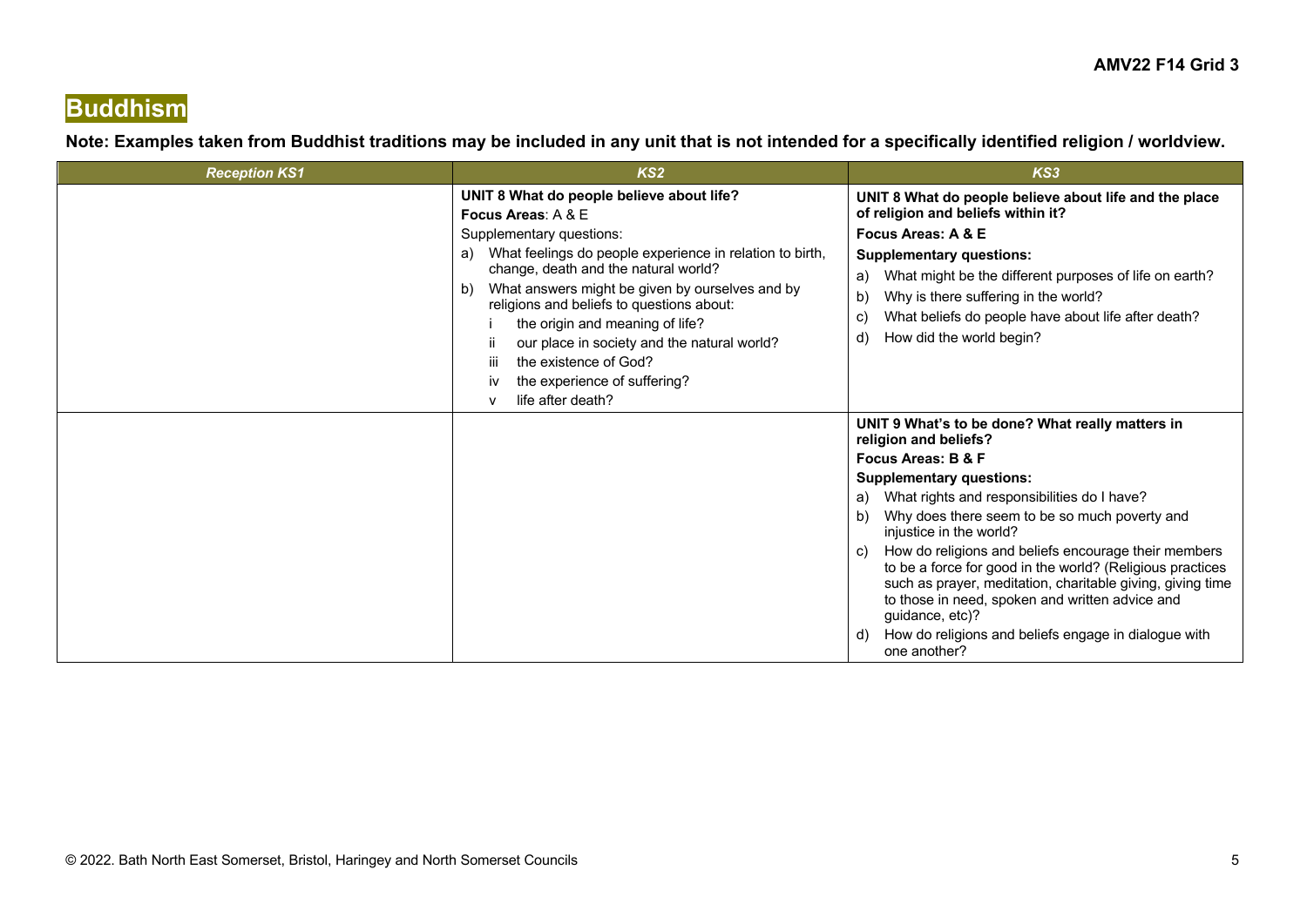### **Hinduism**

**Note: Examples taken from Hindu traditions may be included in any unit that is not intended for a specifically identified religion / worldview.**

| <b>Reception KS1</b>                                                                                                                                                                                                                                      | KS <sub>2</sub>                                                                                                                                                                                                                                                                                                                                               | KS3                                                                                                                                                                                                                                                                                                                                                                                     |
|-----------------------------------------------------------------------------------------------------------------------------------------------------------------------------------------------------------------------------------------------------------|---------------------------------------------------------------------------------------------------------------------------------------------------------------------------------------------------------------------------------------------------------------------------------------------------------------------------------------------------------------|-----------------------------------------------------------------------------------------------------------------------------------------------------------------------------------------------------------------------------------------------------------------------------------------------------------------------------------------------------------------------------------------|
| UNIT 3 Why are some stories special?<br>Focus Areas: C & F<br><b>Supplementary questions:</b><br>a) What stories and books are special to me and my                                                                                                       | UNIT 3 Why do religious books and teachings matter?<br>Focus Areas: C & F<br><b>Supplementary questions:</b><br>What different kinds of writing and story are there that<br>a)                                                                                                                                                                                | UNIT 4 What can we learn from religions, beliefs and<br>communities today?<br>Focus Areas: B & D<br><b>Supplementary questions:</b>                                                                                                                                                                                                                                                     |
| family?<br>What stories and books are special to people within<br>b)<br>religions and beliefs?<br>How are stories told and books used within religions and<br>C)<br>beliefs?<br>What do some stories and books say about how people<br>d)<br>should live? | are important to religions and beliefs?<br>Where do the most special kinds of writings and stories<br>b)<br>come from?<br>How do communities show that they value special books<br>C)<br>and writings?<br>What are the moral messages that can be found in<br>d)<br>stories from religions and beliefs?<br>How can I best express my beliefs and ideas?<br>e) | How What is the impact of religion and beliefs in the:<br>a)<br>local community<br>wider area<br>ii.<br>diversity of the UK<br>iii<br>global community?<br>iv<br>Why does hatred and persecution sometimes happen<br>b)<br>and what can be done to prevent it? (Focus on the<br>Holocaust and subsequent genocides)<br>If religion did not exist who would miss it? Can religions<br>C) |
| UNIT 7 Why are some places special?<br>Focus Areas: C & D                                                                                                                                                                                                 | UNIT 6 How do we make moral choices?<br><b>Focus Areas: A &amp; F</b>                                                                                                                                                                                                                                                                                         | and beliefs support people in difficult times?<br>UNIT 5 How are religions and beliefs portrayed in the<br>media?                                                                                                                                                                                                                                                                       |
| <b>Supplementary questions:</b>                                                                                                                                                                                                                           | <b>Supplementary questions:</b>                                                                                                                                                                                                                                                                                                                               | Focus Areas: C & E                                                                                                                                                                                                                                                                                                                                                                      |
| What places are special to me? Why are they special?<br>a)                                                                                                                                                                                                | What are moral questions?<br>a)                                                                                                                                                                                                                                                                                                                               | <b>Supplementary questions:</b>                                                                                                                                                                                                                                                                                                                                                         |
| What places are special to members of a religious or<br>b)<br>belief community? (Buildings used for worship, special<br>places in the home)<br>What do these buildings that are special to religious or<br>C)<br>belief communities look like?            | What are the consequences of the moral choices we<br>b)<br>make?<br>What people and organisations help in making moral<br>C)<br>choices?<br>What are the most important moral values and<br>d)                                                                                                                                                                | How Is reporting in the local and national press, radio<br>a)<br>and television on religion and belief fair and accurate?<br>How do religious groups use the media today? What are<br>b)<br>the potential benefits and problems of this? (E.g.<br>internet, television, radio, press and arts)                                                                                          |
| Do they have special places, objects, pictures or<br>symbols?<br>How are these used?<br>$\bullet$                                                                                                                                                         | teachings?<br>How do we decide what is right and wrong?<br>e)                                                                                                                                                                                                                                                                                                 | What criteria can we use to analyse the portrayal of<br>C)<br>religion and belief in the media?<br>How would I portray religion and beliefs through a<br>d                                                                                                                                                                                                                              |
| What do they tell us about what people believe?<br>d)                                                                                                                                                                                                     |                                                                                                                                                                                                                                                                                                                                                               | variety of media?                                                                                                                                                                                                                                                                                                                                                                       |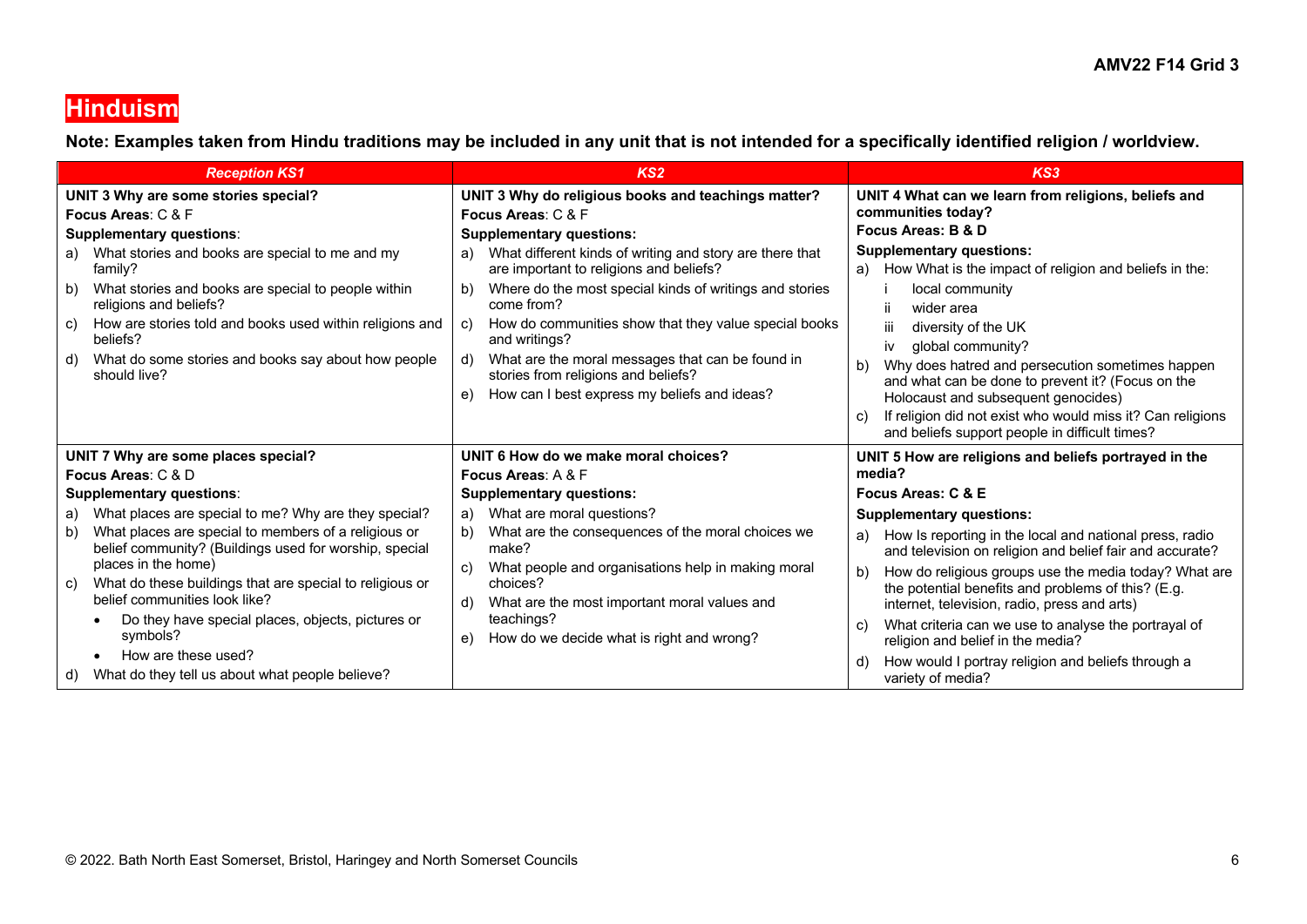| <b>Reception KS1</b>                                                                                                                                  | KS <sub>2</sub>                                                                                                                                                             | KS3 |
|-------------------------------------------------------------------------------------------------------------------------------------------------------|-----------------------------------------------------------------------------------------------------------------------------------------------------------------------------|-----|
| UNIT 8 Why is our world special?<br>Focus Areas: A & E                                                                                                | UNIT 9 How should we live and who can inspire us?<br>Focus Areas: B & F                                                                                                     |     |
| <b>Supplementary questions:</b>                                                                                                                       | <b>Supplementary questions:</b>                                                                                                                                             |     |
| a) How do I feel about the natural world? (E.g. wonder,<br>amazement, mystery, worry, sadness)                                                        | What positive examples have people given that show us<br>a)<br>how to live?                                                                                                 |     |
| What do songs, poems, prayers and stories say about<br>b)<br>God as the Creator?                                                                      | What values and commitments have inspired or been<br>b)<br>taught by founders of faiths or communities, leaders,                                                            |     |
| What different ways can I use to show what I think and<br>C)<br>believe about our world?<br>How do people show they care / don't care about our<br>d) | believers and specific communities?<br>How have the actions and example of people of faith or<br>C)<br>belief changed our world?                                            |     |
| world?                                                                                                                                                | How might we change our lives in the light of the<br>d)<br>qualities demonstrated by other people?                                                                          |     |
|                                                                                                                                                       | UNIT 10 What does it mean to belong to a religion?<br><b>HINDUISM</b>                                                                                                       |     |
|                                                                                                                                                       | Focus Areas: B. D & E                                                                                                                                                       |     |
|                                                                                                                                                       | <b>Supplementary questions:</b>                                                                                                                                             |     |
|                                                                                                                                                       | How do members of this faith celebrate and live out their<br>a)<br>beliefs in:                                                                                              |     |
|                                                                                                                                                       | the journey of life?                                                                                                                                                        |     |
|                                                                                                                                                       | their main festivals and practices?<br>Ϊİ.                                                                                                                                  |     |
|                                                                                                                                                       | their faith communities?<br>-iii                                                                                                                                            |     |
|                                                                                                                                                       | the wider world?<br><b>iv</b>                                                                                                                                               |     |
|                                                                                                                                                       | Within the different groups of this faith what are the most<br>b)<br>important similarities and key differences ? Why do they<br>differ? How do they seek to work together? |     |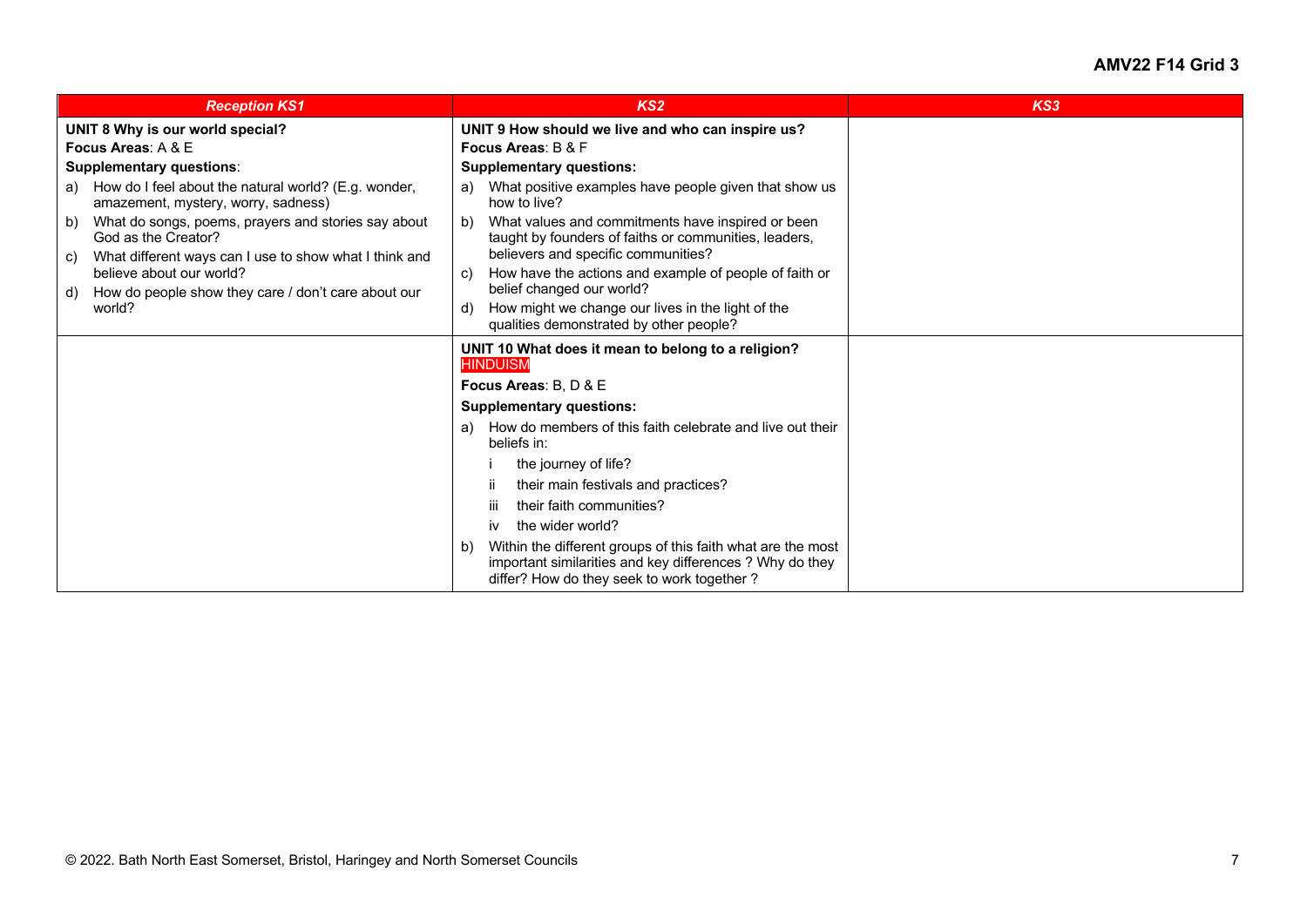## **Humanism**

**Note: Examples taken from Humanist traditions may be included in any unit that is not intended for a specifically identified religion / worldview.**

| <b>Reception KS1</b> | KS <sub>2</sub> | KS3                                                                                                                                                               |
|----------------------|-----------------|-------------------------------------------------------------------------------------------------------------------------------------------------------------------|
|                      |                 | UNIT 2 Does our planet have a future?                                                                                                                             |
|                      |                 | Focus Areas: B & E                                                                                                                                                |
|                      |                 | <b>Supplementary questions:</b>                                                                                                                                   |
|                      |                 | What attitudes do people have towards the<br>a)<br>environment?                                                                                                   |
|                      |                 | Do animals matter and how should they be treated?<br>b)                                                                                                           |
|                      |                 | What do religions and beliefs say about conservation<br>C)<br>and stewardship?                                                                                    |
|                      |                 | How do religions and beliefs reflect the preciousness of<br>d)<br>the world in some of their festivals and celebrations?                                          |
|                      |                 | Are things getting better or worse for the environment?<br>e)<br>Why?                                                                                             |
|                      |                 | UNIT 5 How are religions and beliefs portrayed in the<br>media?                                                                                                   |
|                      |                 | Focus Areas: C & E                                                                                                                                                |
|                      |                 | <b>Supplementary questions:</b>                                                                                                                                   |
|                      |                 | How Is reporting in the local and national press, radio<br>a)<br>and television on religion and belief fair and accurate?                                         |
|                      |                 | How do religious groups use the media today? What are<br>b)<br>the potential benefits and problems of this? (E.g.<br>internet, television, radio, press and arts) |
|                      |                 | What criteria can we use to analyse the portrayal of<br>C)<br>religion and belief in the media?                                                                   |
|                      |                 | How would I portray religion and beliefs through a<br>d)<br>variety of media?                                                                                     |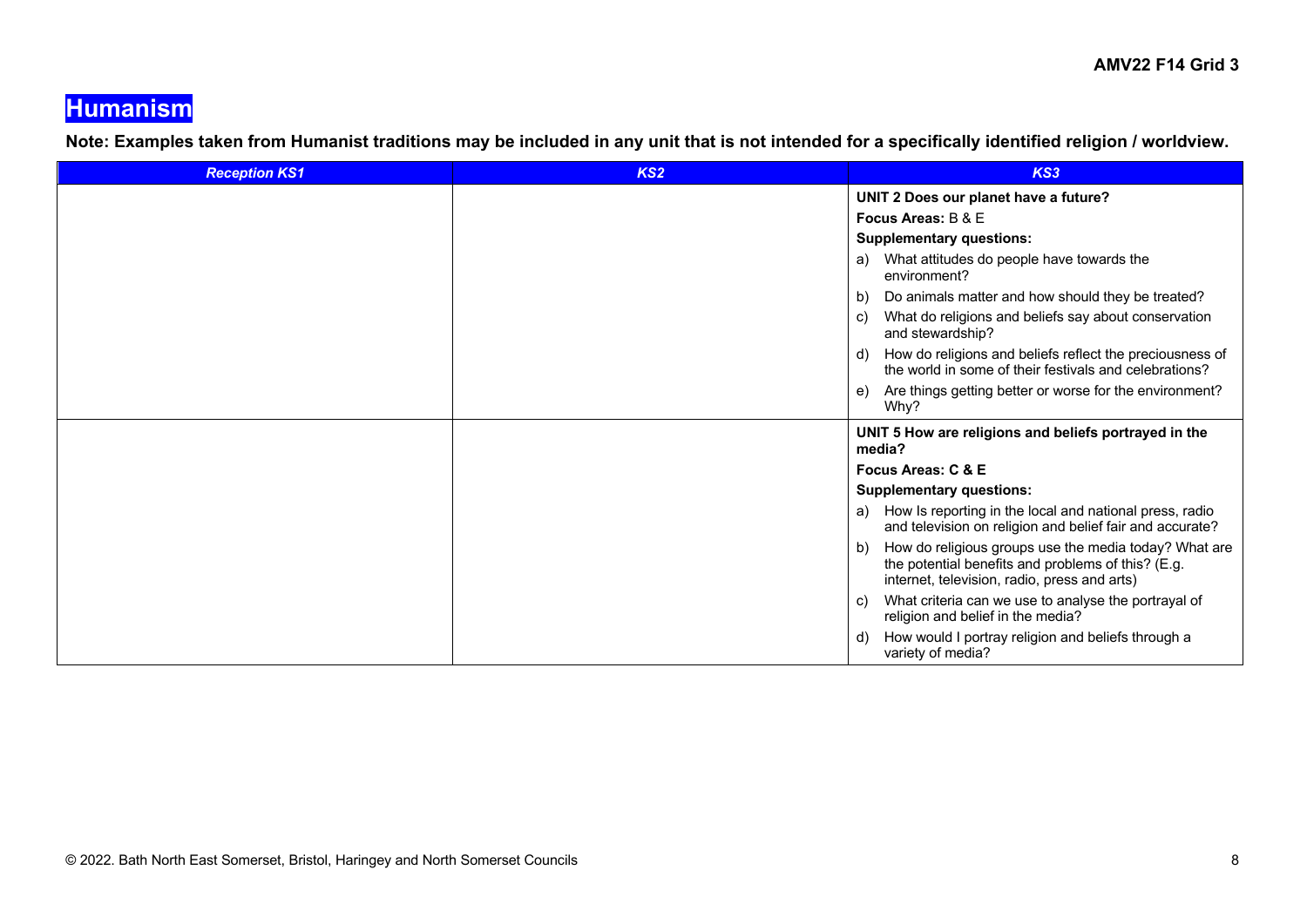|    | <b>Reception KS1</b>                                                                        | KS <sub>2</sub> | KS3                                                                                             |
|----|---------------------------------------------------------------------------------------------|-----------------|-------------------------------------------------------------------------------------------------|
|    | UNIT 8 Why is our world special?<br>Focus Areas: $A & E$                                    |                 | UNIT 8 What do people believe about life and the place<br>of religion and beliefs within it?    |
|    | <b>Supplementary questions:</b>                                                             |                 | Focus Areas: A & E                                                                              |
| a) | How do I feel about the natural world? (E.g. wonder,<br>amazement, mystery, worry, sadness) |                 | <b>Supplementary questions:</b><br>What might be the different purposes of life on earth?<br>a) |
| b) | What do songs, poems, prayers and stories say about<br>God as the Creator?                  |                 | Why is there suffering in the world?<br>b)                                                      |
| C) | What different ways can I use to show what I think and<br>believe about our world?          |                 | What beliefs do people have about life after death?<br>C)<br>How did the world begin?<br>d)     |
| d) | How do people show they care / don't care about our<br>world?                               |                 |                                                                                                 |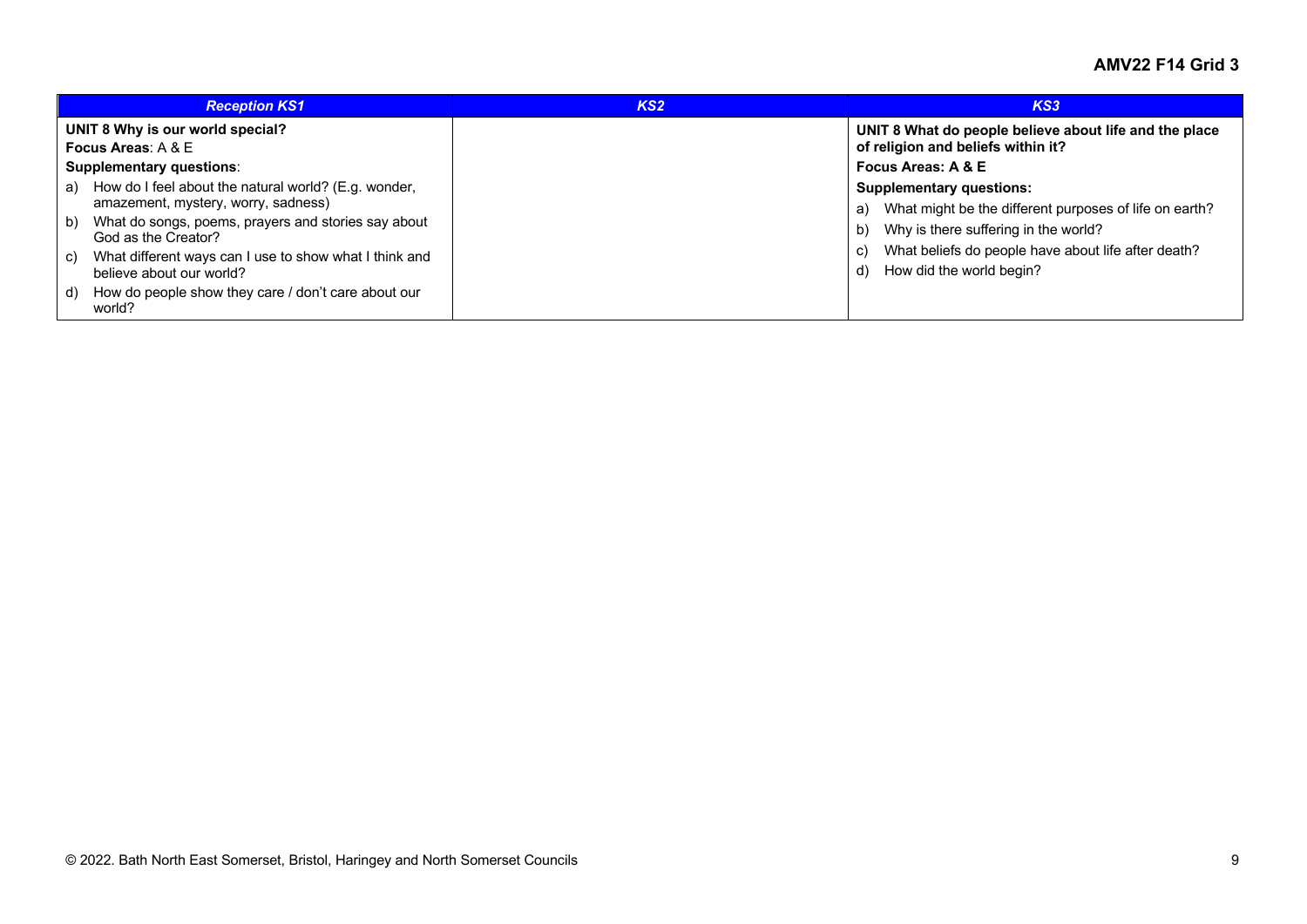### **Islam**

**Note: Examples taken from Muslim traditions may be included in any unit that is not intended for a specifically identified religion / worldview.**

| <b>Reception KS1</b>                                                                                                                                                                                                                                                                                                                                                                                                                                                                                                                                                                     | KS <sub>2</sub> | KS3                                                                                                                                                                                                                                                                                                                                                                                                                                                                                                 |
|------------------------------------------------------------------------------------------------------------------------------------------------------------------------------------------------------------------------------------------------------------------------------------------------------------------------------------------------------------------------------------------------------------------------------------------------------------------------------------------------------------------------------------------------------------------------------------------|-----------------|-----------------------------------------------------------------------------------------------------------------------------------------------------------------------------------------------------------------------------------------------------------------------------------------------------------------------------------------------------------------------------------------------------------------------------------------------------------------------------------------------------|
| UNIT 1 Who are we?<br>Focus Areas: A & D<br><b>Supplementary questions:</b><br>a) Who and what is special to me? (People, places,<br>experiences, feelings, stories, objects, beliefs, values)<br>Who and what supports and guides us? (People,<br>b)<br>experiences, feelings, beliefs, values, ideas)<br>What makes us joyful, peaceful, wonder, reflective,<br>C)<br>happy and sad? (Experiences, places, celebrations,<br>stories, songs and, for some people, prayers)<br>How might stories, prayers, songs, etc help us<br>d)<br>understand more about ourselves and ideas of God? |                 | UNIT 8 What do people believe about life and the place<br>of religion and beliefs within it?<br>Focus Areas: A & E<br><b>Supplementary questions:</b><br>What might be the different purposes of life on earth?<br>a)<br>Why is there suffering in the world?<br>b)<br>What beliefs do people have about life after death?<br>C)<br>How did the world begin?<br>d)                                                                                                                                  |
| UNIT 3 Why are some stories special?<br>Focus Areas: C & F<br><b>Supplementary questions:</b><br>a) What stories and books are special to me and my<br>family?<br>b) What stories and books are special to people within<br>religions and beliefs?<br>How are stories told and books used within religions and<br>C)<br>beliefs?<br>What do some stories and books say about how people<br>d)<br>should live?                                                                                                                                                                            |                 | UNIT 7 How do people express their beliefs and<br>identities?<br>Focus Areas: C & D<br><b>Supplementary questions:</b><br>a) What are the different ways in which individuals express<br>their sense of identity and key beliefs?<br>How do faith and belief communities express their<br>b)<br>identity and key beliefs?<br>What influences do religious and other leaders have in<br>C)<br>local, national and global communities?<br>How might I best express my own identity and beliefs?<br>e) |
| UNIT 4 Where do we belong?<br>Focus Areas: B & D<br><b>Supplementary questions:</b><br>a) Where do I belong? (Feelings, experiences)<br>Where do people belong? (Family, local community,<br>b)<br>group, club, place, country, faith)<br>What do people do because they belong to a faith or<br>C)<br>belief community?<br>How might ideas of family and community be reflected in<br>d)<br>our own lives?                                                                                                                                                                              |                 | UNIT 4 What can we learn from religions, beliefs and<br>communities today?<br>Focus Areas: B & D<br><b>Supplementary questions:</b><br>a) How What is the impact of religion and beliefs in the:<br>local community<br>wider area<br>Ш<br>diversity of the UK<br>ΪİΙ<br>global community?<br>iv<br>Why does hatred and persecution sometimes happen<br>b)<br>and what can be done to prevent it? (Focus on the<br>Holocaust and subsequent genocides)                                               |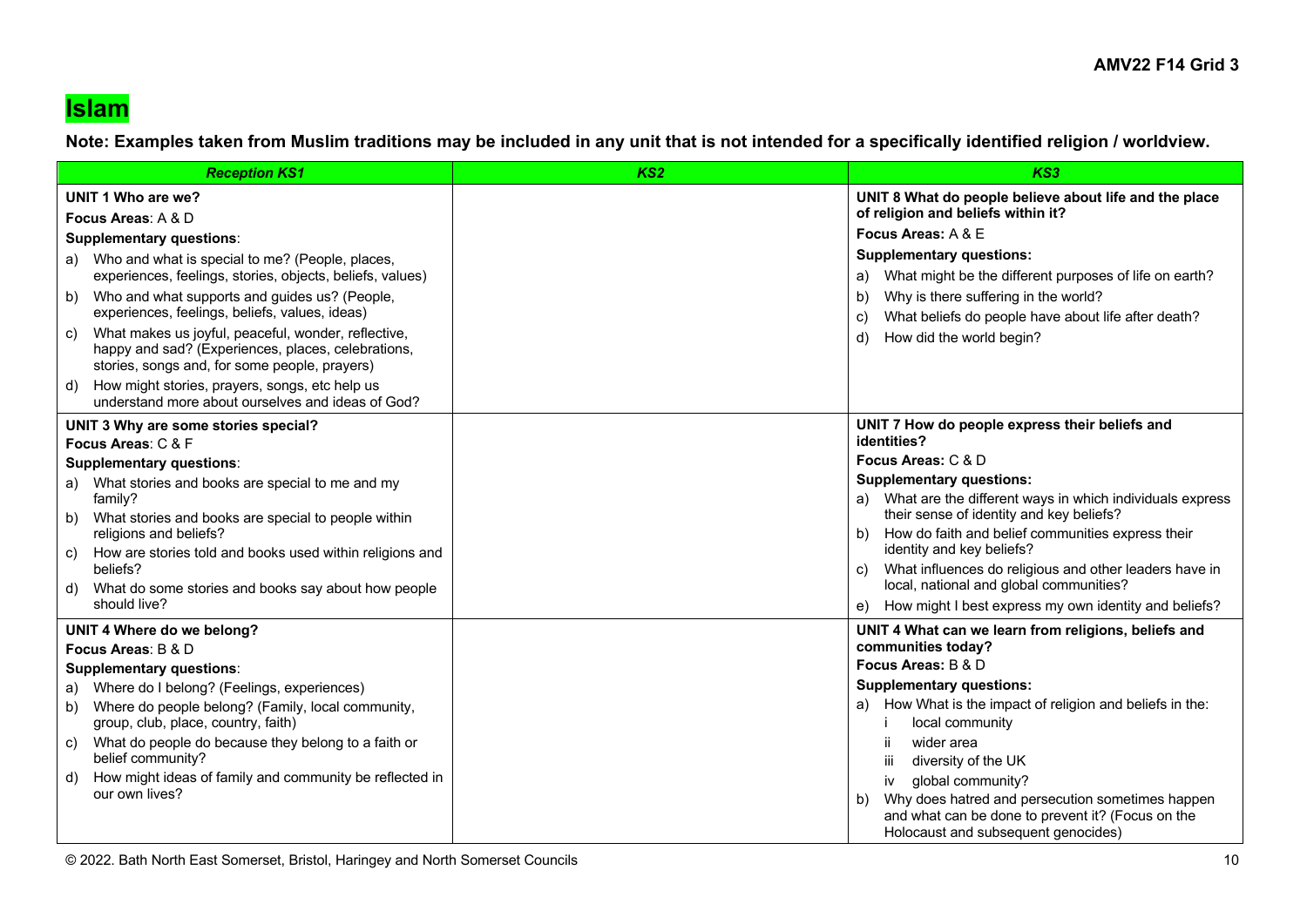| <b>Reception KS1</b>                                                                                                                                                                                                                                                                                                                                                                                                                                                                                                   | KS <sub>2</sub>                                                                                                                                                                                                                                                                                                                                                                                                                                                                                              | KS3                                                                                                                                                                                                                                                                                                                                                                                                                                                                                                                                       |
|------------------------------------------------------------------------------------------------------------------------------------------------------------------------------------------------------------------------------------------------------------------------------------------------------------------------------------------------------------------------------------------------------------------------------------------------------------------------------------------------------------------------|--------------------------------------------------------------------------------------------------------------------------------------------------------------------------------------------------------------------------------------------------------------------------------------------------------------------------------------------------------------------------------------------------------------------------------------------------------------------------------------------------------------|-------------------------------------------------------------------------------------------------------------------------------------------------------------------------------------------------------------------------------------------------------------------------------------------------------------------------------------------------------------------------------------------------------------------------------------------------------------------------------------------------------------------------------------------|
|                                                                                                                                                                                                                                                                                                                                                                                                                                                                                                                        |                                                                                                                                                                                                                                                                                                                                                                                                                                                                                                              | If religion did not exist who would miss it? Can religions<br>C)<br>and beliefs support people in difficult times?                                                                                                                                                                                                                                                                                                                                                                                                                        |
| UNIT 5 How do we celebrate our journey through life?<br>Focus Areas: C & E<br><b>Supplementary questions:</b><br>How do people celebrate the important events in their<br>a)<br>lives? (Birth, naming ceremonies, coming of age, joining<br>a group, marriage, death)<br>How do members of a religious faith celebrate these<br>b)<br>milestones in the journey of life?<br>What artefacts, symbols and ceremonies are used at<br>C)<br>significant times?<br>Why are some times in life significant or special?<br>d) | UNIT 5 Why are some journeys and places special?<br>Focus Areas: C & E<br><b>Supplementary questions:</b><br>Why do people believe that some places are special?<br>a)<br>Why do people go on pilgrimage and special journeys?<br>b)<br>What practices and events are associated with<br>C)<br>pilgrimage and special journeys?<br>What artistic, symbolic and other expressive work is<br>d)<br>associated with special journeys and places?<br>How might we make a record of the impact on ourselves<br>e) | UNIT 5 How are religions and beliefs portrayed in the<br>media?<br>Focus Areas: C & E<br><b>Supplementary questions:</b><br>a) How Is reporting in the local and national press, radio<br>and television on religion and belief fair and accurate?<br>How do religious groups use the media today? What are<br>b)<br>the potential benefits and problems of this? (E.g.<br>internet, television, radio, press and arts)<br>What criteria can we use to analyse the portrayal of<br>C)                                                     |
|                                                                                                                                                                                                                                                                                                                                                                                                                                                                                                                        | of the journeys we make and the places we visit?                                                                                                                                                                                                                                                                                                                                                                                                                                                             | religion and belief in the media?<br>How would I portray religion and beliefs through a<br>d)<br>variety of media?                                                                                                                                                                                                                                                                                                                                                                                                                        |
|                                                                                                                                                                                                                                                                                                                                                                                                                                                                                                                        | UNIT 11 What does it mean to belong to a religion?<br><b>ISLAM</b>                                                                                                                                                                                                                                                                                                                                                                                                                                           | UNIT 9 What's to be done? What really matters in<br>religion and beliefs?                                                                                                                                                                                                                                                                                                                                                                                                                                                                 |
|                                                                                                                                                                                                                                                                                                                                                                                                                                                                                                                        | Focus Areas: B, D & E<br><b>Supplementary questions:</b><br>How do members of this faith celebrate and live out their<br>a)<br>beliefs in:<br>the journey of life?<br>their main festivals and practices?<br>their faith communities?<br>the wider world?<br>Within the different groups of this faith what are the most<br>b)<br>important similarities and key differences ? Why do they<br>differ? How do they seek to work together?                                                                     | Focus Areas: B & F<br><b>Supplementary questions:</b><br>What rights and responsibilities do I have?<br>a)<br>Why does there seem to be so much poverty and<br>b)<br>injustice in the world?<br>How do religions and beliefs encourage their members<br>C)<br>to be a force for good in the world? (Religious practices<br>such as prayer, meditation, charitable giving, giving time<br>to those in need, spoken and written advice and<br>guidance, etc)?<br>How do religions and beliefs engage in dialogue with<br>e)<br>one another? |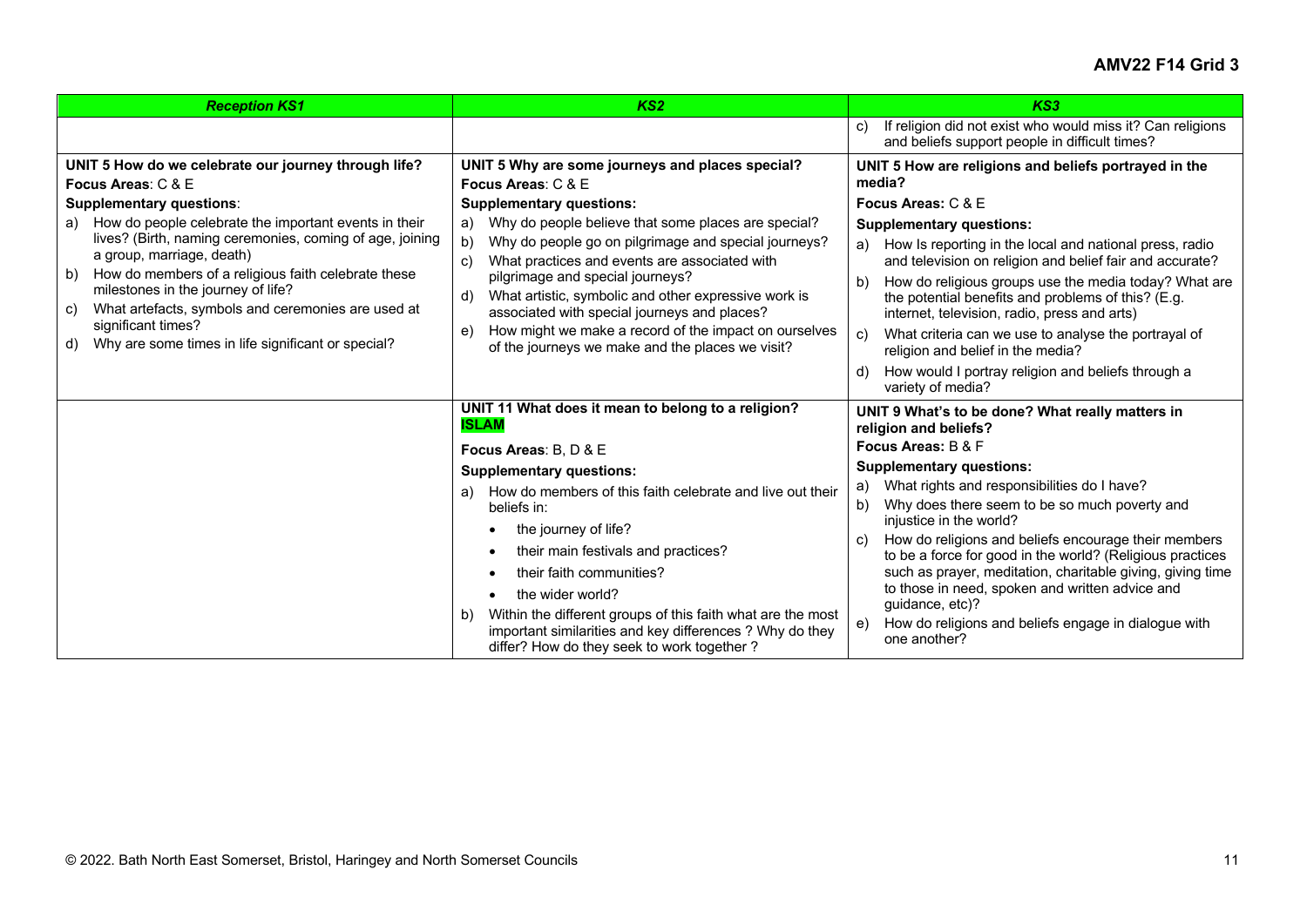### **Judaism**

**Note: Examples taken from Jewish traditions may be included in any unit that is not intended for a specifically identified religion / worldview.**

| <b>Reception KS1</b>                                                                                                                                                 | KS <sub>2</sub>                                                                                                         | KS3                                                                                                                      |
|----------------------------------------------------------------------------------------------------------------------------------------------------------------------|-------------------------------------------------------------------------------------------------------------------------|--------------------------------------------------------------------------------------------------------------------------|
| UNIT 4 Where do we belong?                                                                                                                                           | UNIT 1 What is important to me?                                                                                         | f)                                                                                                                       |
| Focus Areas: B & D                                                                                                                                                   | Focus Areas: A & D                                                                                                      |                                                                                                                          |
| <b>Supplementary questions:</b>                                                                                                                                      | <b>Supplementary questions:</b>                                                                                         |                                                                                                                          |
| Where do I belong? (Feelings, experiences)<br>a)<br>Where do people belong? (Family, local community,<br>b)                                                          | a) Who am I and what does it mean to be human?<br>(Physical and non-physical aspects of human identity)                 |                                                                                                                          |
| group, club, place, country, faith)                                                                                                                                  | Where do I belong? (My school, home, family, tradition,<br>b)                                                           |                                                                                                                          |
| What do people do because they belong to a faith or<br>C)<br>belief community?                                                                                       | cultures, organisations including those involving religion<br>and belief, local community, the UK, the global           |                                                                                                                          |
| How might ideas of family and community be reflected in<br>d)                                                                                                        | community)                                                                                                              |                                                                                                                          |
| our own lives?                                                                                                                                                       | What am I worth? (Beliefs about the value of human<br>C)<br>beings)                                                     |                                                                                                                          |
|                                                                                                                                                                      | How might stories, hymns, prayers etc help people<br>d)<br>understand more about themselves and their<br>relationships? |                                                                                                                          |
| UNIT 2 Why are some times special?                                                                                                                                   |                                                                                                                         | UNIT 2 Does our planet have a future?                                                                                    |
| Focus Areas: B & E                                                                                                                                                   |                                                                                                                         | Focus Areas: B & E                                                                                                       |
| <b>Supplementary questions:</b>                                                                                                                                      |                                                                                                                         | <b>Supplementary questions:</b>                                                                                          |
| What special times and seasons can I remember? Why<br>a)<br>were these times special?                                                                                |                                                                                                                         | What attitudes do people have towards the<br>a)<br>environment?                                                          |
| Why are some festivals and celebrations special?<br>b)                                                                                                               |                                                                                                                         | Do animals matter and how should they be treated?<br>b)                                                                  |
| When do they happen?<br>$\bullet$                                                                                                                                    |                                                                                                                         | What do religions and beliefs say about conservation<br>C)                                                               |
| What do they remember?<br>$\bullet$                                                                                                                                  |                                                                                                                         | and stewardship?                                                                                                         |
| What do people do and why?<br>$\bullet$                                                                                                                              |                                                                                                                         | How do religions and beliefs reflect the preciousness of<br>d)<br>the world in some of their festivals and celebrations? |
| What special objects might be used in festivals and<br>C)<br>celebrations?                                                                                           |                                                                                                                         | Are things getting better or worse for the environment?<br>e)<br>Why?                                                    |
| How might some stories and practices associated with<br>d)<br>religious and other festivals and celebrations relate to<br>experiences and feelings in our own lives? |                                                                                                                         |                                                                                                                          |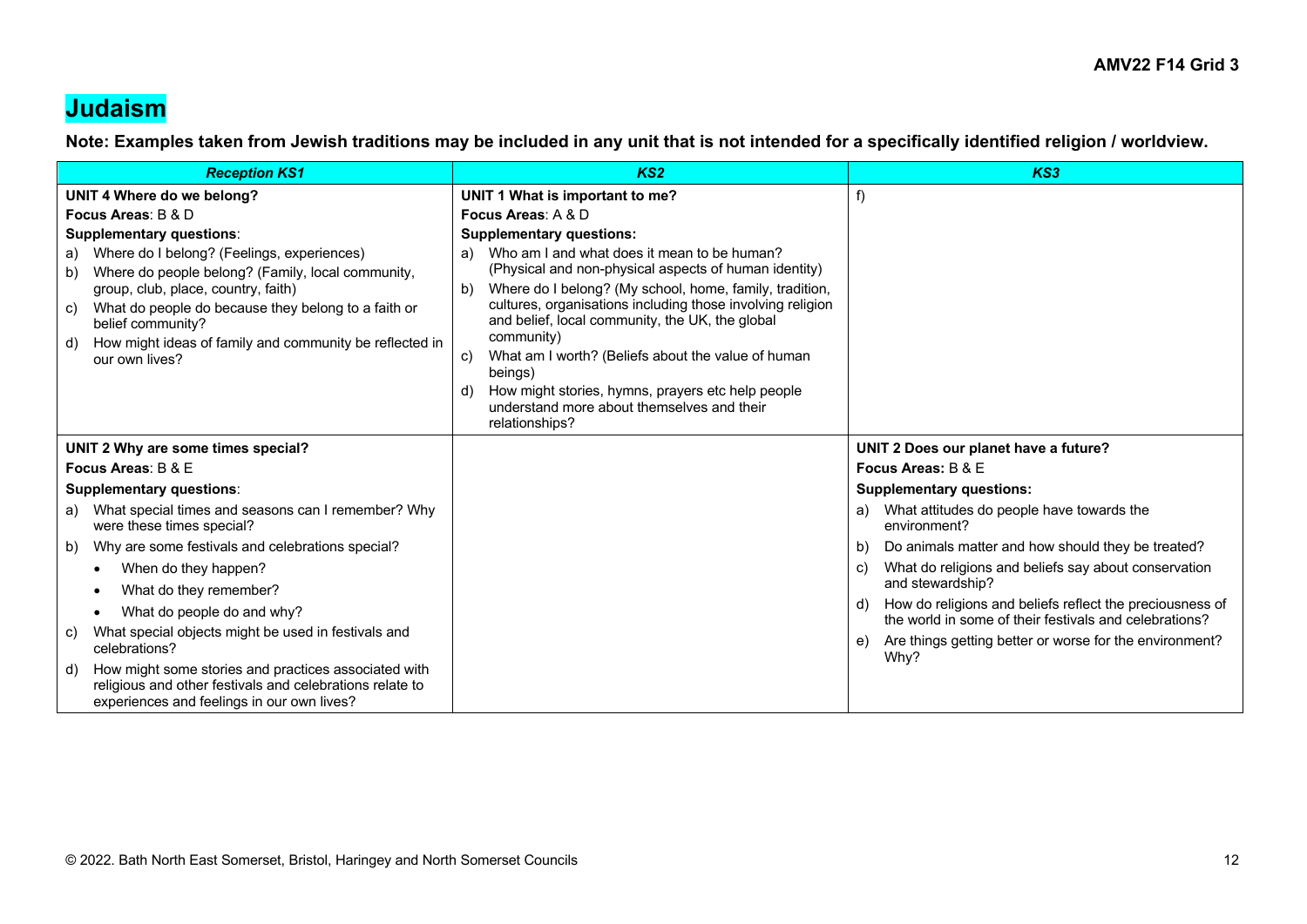|                                      | <b>Reception KS1</b>                                                                                                     | KS <sub>2</sub>                                                                                                                                                             | KS3 |
|--------------------------------------|--------------------------------------------------------------------------------------------------------------------------|-----------------------------------------------------------------------------------------------------------------------------------------------------------------------------|-----|
| UNIT 3 Why are some stories special? |                                                                                                                          | UNIT 9 How should we live and who can inspire us?                                                                                                                           |     |
| Focus Areas: C & F                   |                                                                                                                          | Focus Areas: B & F                                                                                                                                                          |     |
| <b>Supplementary questions:</b>      |                                                                                                                          | <b>Supplementary questions:</b>                                                                                                                                             |     |
|                                      | e) What stories and books are special to me and my<br>family?                                                            | a) What positive examples have people given that show us<br>how to live?                                                                                                    |     |
| f)                                   | What stories and books are special to people within<br>religions and beliefs?                                            | What values and commitments have inspired or been<br>b)<br>taught by founders of faiths or communities, leaders,<br>believers and specific communities?                     |     |
| g)                                   | How are stories told and books used within religions and<br>beliefs?                                                     | How have the actions and example of people of faith or<br>C)                                                                                                                |     |
| h)                                   | What do some stories and books say about how people<br>should live?                                                      | belief changed our world?<br>How might we change our lives in the light of the<br>f)                                                                                        |     |
|                                      |                                                                                                                          | qualities demonstrated by other people?                                                                                                                                     |     |
| UNIT 6 How should we live our lives? |                                                                                                                          |                                                                                                                                                                             |     |
| Focus Areas: A & F                   |                                                                                                                          |                                                                                                                                                                             |     |
|                                      | <b>Supplementary questions:</b>                                                                                          |                                                                                                                                                                             |     |
| e)                                   | How does what I do affect other people?                                                                                  |                                                                                                                                                                             |     |
| f)                                   | What rules and codes of behaviour help me know what<br>to do?                                                            |                                                                                                                                                                             |     |
| g)                                   | What values are important to me, and how can I show<br>them in how I live? (Fairness, honesty, forgiveness,<br>kindness) |                                                                                                                                                                             |     |
| h)                                   | How do some stories from religions and beliefs and the<br>example set by some people show me what to do?                 |                                                                                                                                                                             |     |
| UNIT 8 Why is our world special?     |                                                                                                                          | UNIT 12 What does it mean to belong to a religion?                                                                                                                          |     |
|                                      | Focus Areas: A & E                                                                                                       | <b>JUDAISM</b>                                                                                                                                                              |     |
|                                      | <b>Supplementary questions:</b>                                                                                          | Focus Areas: B. D & E                                                                                                                                                       |     |
|                                      | a) How do I feel about the natural world? (E.g. wonder,                                                                  | <b>Supplementary questions:</b>                                                                                                                                             |     |
|                                      | amazement, mystery, worry, sadness)                                                                                      | How do members of this faith celebrate and live out their<br>a)                                                                                                             |     |
| b)                                   | What do songs, poems, prayers and stories say about<br>God as the Creator?                                               | beliefs in:                                                                                                                                                                 |     |
|                                      | c) What different ways can I use to show what I think and                                                                | the journey of life?<br>$\bullet$                                                                                                                                           |     |
|                                      | believe about our world?                                                                                                 | their main festivals and practices?                                                                                                                                         |     |
| d)                                   | How do people show they care / don't care about our                                                                      | their faith communities?                                                                                                                                                    |     |
|                                      | world?                                                                                                                   | the wider world?<br>$\bullet$                                                                                                                                               |     |
|                                      |                                                                                                                          | Within the different groups of this faith what are the most<br>b)<br>important similarities and key differences ? Why do they<br>differ? How do they seek to work together? |     |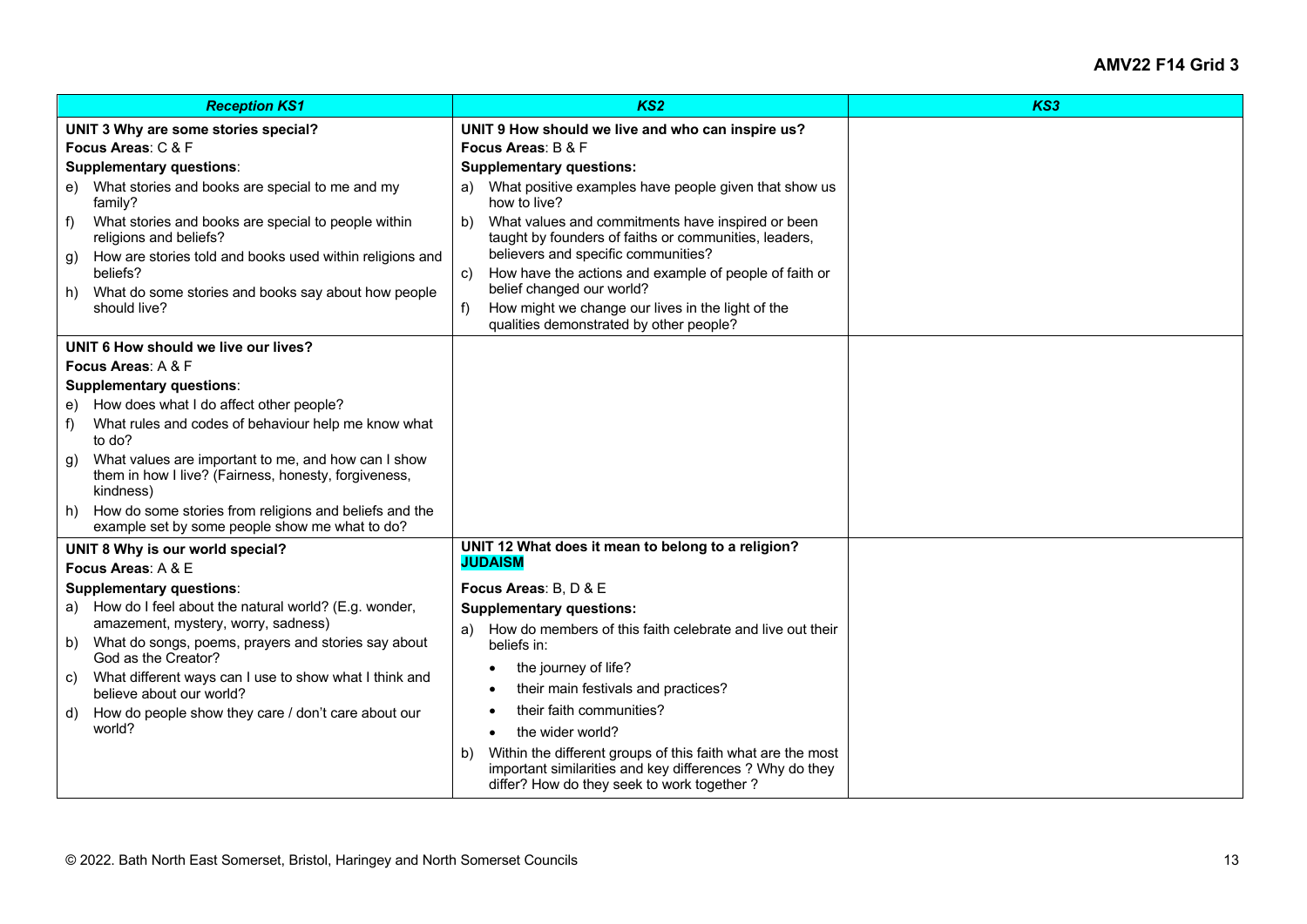# **Rastafari**

**Note: Examples taken from Rastafari traditions may be included in any unit that is not intended for a specifically identified religion / worldview.**

| <b>Reception KS1</b> | KS <sub>2</sub> | KS3                                                                                    |
|----------------------|-----------------|----------------------------------------------------------------------------------------|
|                      |                 | UNIT 3 Where are the answers to life's big questions?                                  |
|                      |                 | <b>Focus Areas: C &amp; F</b>                                                          |
|                      |                 | <b>Supplementary questions:</b>                                                        |
|                      |                 | How do people express in creative ways their deepest<br>a)<br>values and commitments?  |
|                      |                 | What is meant by truth?<br>b)                                                          |
|                      |                 | Why are for some people, sacred texts, teachings and<br>C)<br>places really important? |
|                      |                 | In what ways might religious teachings and beliefs<br>d)<br>matter today?              |